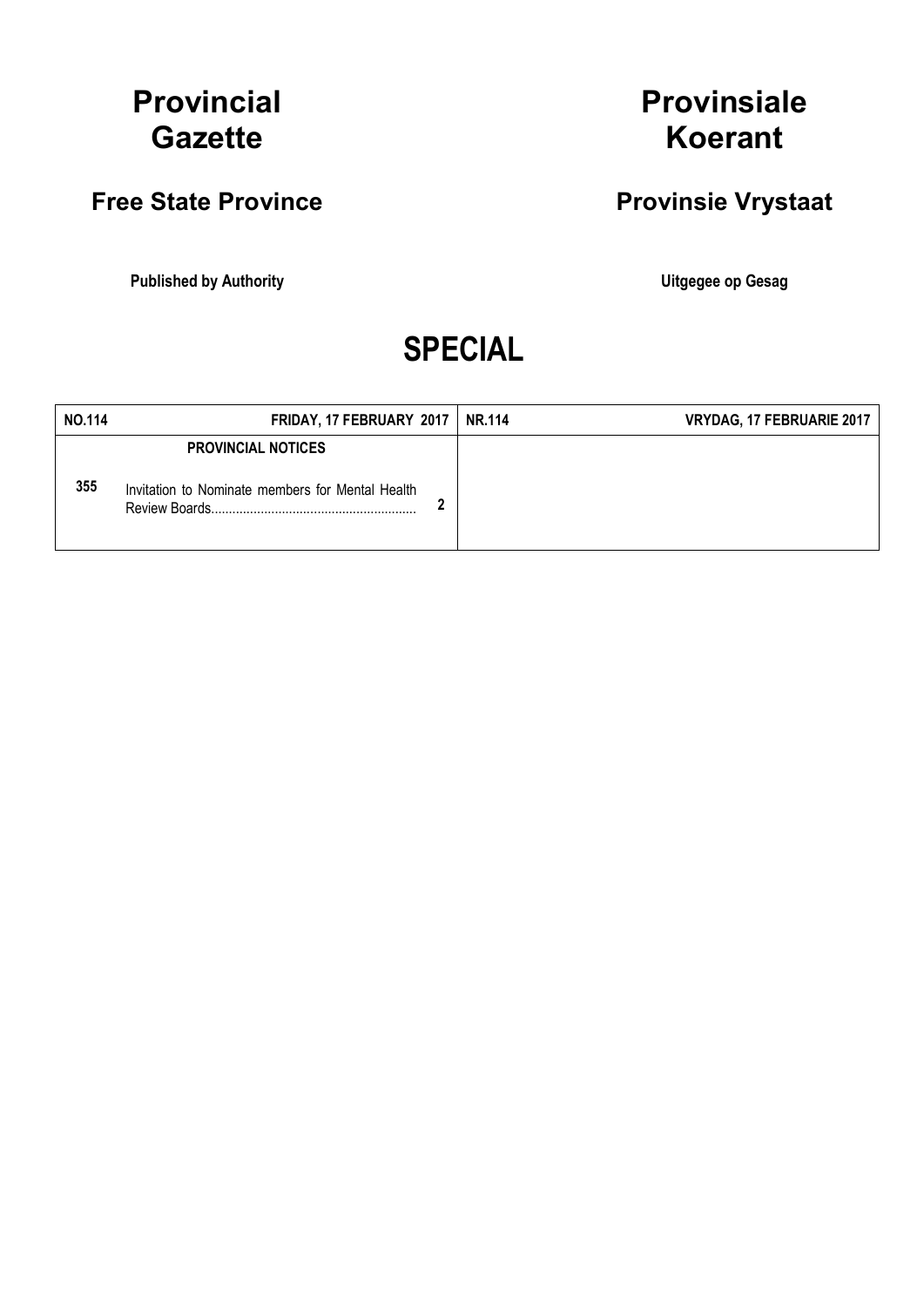#### [PROVINCIAL NOTICE NO. 355 OF 2016]

#### INVITATION TO NOMINATE MEMBERS FOR MENTAL HEALTH REVIEW BOARDS

Mr Butana Komphela, MEC responsible for Health in the Free State Province, in accordance with Section 20(35) of Mental Health Care Act 2002 (Act 17 of 2002), invites nominations for membership of the Free State Mental Health Review Board:

#### FUNCTIONS OF THE REVIEW BOARD

- a) Consider appeals against decisions of the head of the health establishment;
- b) Make decisions with regard to assisted or involuntary mental health care, treatment and rehabilitation services;
- c) Consider reviews and make decisions on assisted or involuntary mental health care users;
- d) Consider 72 Hours assessment made by the head of health establishment and make decisions to provide further involuntary care , treatment and rehabilitation;
- e) Consider applications for transfer of mental health care users to maximum security facilities; and <br>f) Consider periodic reports on the mental health status of mentally ill prisoners.
- f) Consider periodic reports on the mental health status of mentally ill prisoners.

#### NOMINATIONS

- a) A person may not nominate her/himself.
- b) Nominations must be accompanied by:
	- A written note of acceptance of the nomination by the nominee.<br>
	Curriculum vitae of the nominee that at least include full contact
		- Curriculum vitae of the nominee that at least include full contact details, qualifications and the names of at least three references. In the case of the mental health care practitioner, attach proof of qualifications.
		- $\cdot \cdot$  In the case of an advocate, proof of qualifications and of admission must be included.
- c) Nominees may be asked to attend an interview.
- d) Nominees will be advised in writing on the outcome of the nomination.

#### TERM OF OFFICE

- a) The term of office of members of the review board is (3) three years.
- b) A member of the review board may be nominated and appointed for another term of office.
- c) Meetings of the Board will in general take place at a place where the member is appointed.
- d) All the members will be required to attend training to prepare for their role.
- e) Appointment is on part –time / full time basis.

### COMPOSITION OF THE REVIEW BOARD

Nominations of South African citizens aged 21 years or older and resident of the Free State Province are invited in three category membership according to the criteria as indicated below:

- A. Mental Health Care practitioner with current registration with the relevant council as a:
	- a) Psychiatrist or Medical Practitioner<br>b) Psychiatric nurse
	- b) Psychiatric nurse<br>
	c) Psychologist
	- Psychologist
	- d) Occupational therapist with five years experience in Mental Health services or
	- e) Social worker with five years experience in Mental Health services
- B. A legal practitioner with appropriate professional qualifications and admission in terms of the Laws of the Republic of South Africa as a:
	- a) Magistrate
	- b) Attorney<br> **c**) Advocate
	- **Advocate**

#### C. A community Member

Basic understanding of the South African Mental Health System and may be a member of any Hospital Board.

--------------------------------------------------------------------------------------------------------------------------------------------------------

#### **RENUMERATION**

Members of the Board will be remunerated according to the rates determined by the MEC: Health

#### CLOSING DATE"

The closing date for nominations is Thursday 17th March, 2017 Forward the nominations to: